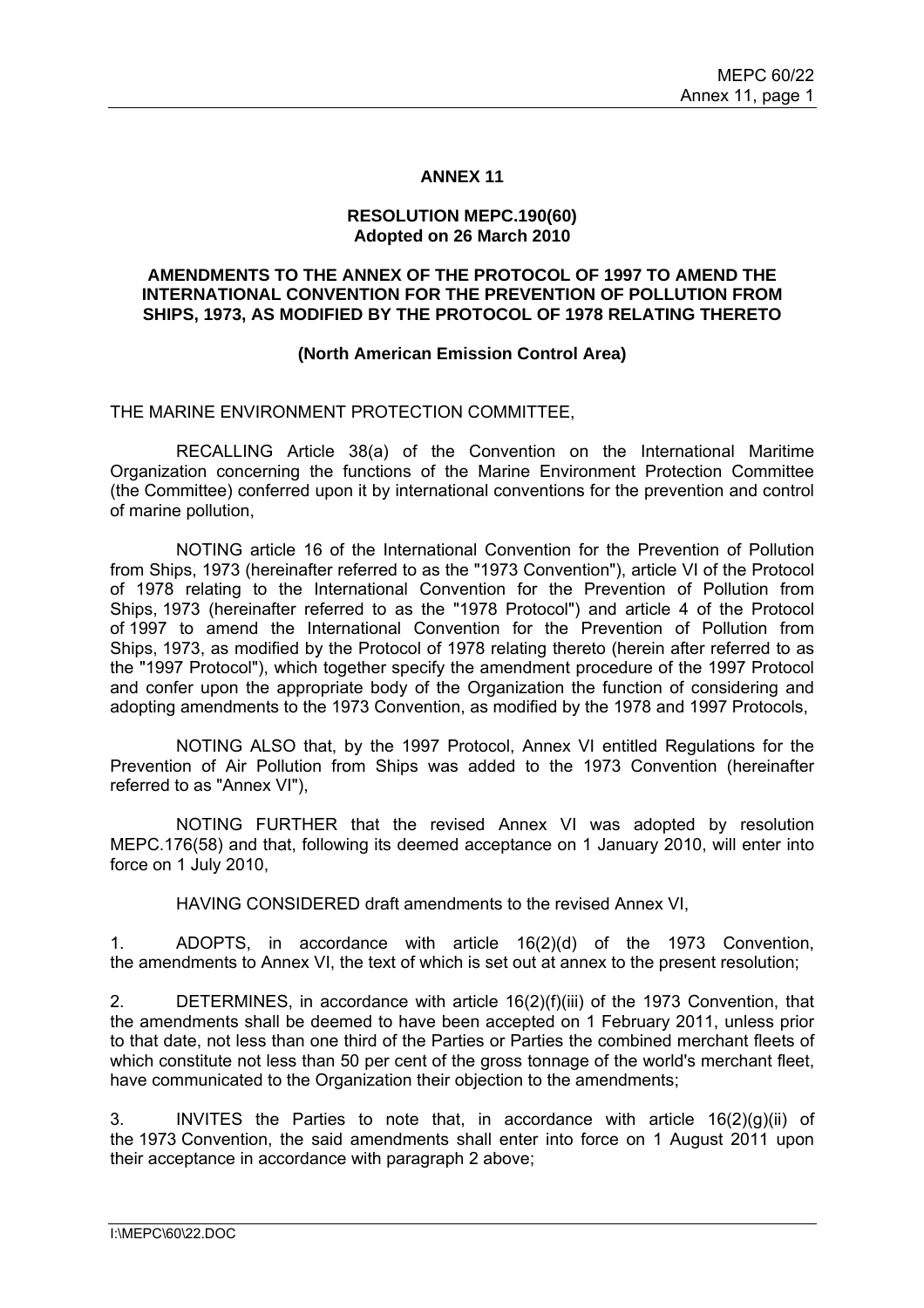4. REQUESTS the Secretary-General, in conformity with article 16(2)(e) of the 1973 Convention, to transmit to all Parties to the 1973 Convention, as modified by the 1978 and 1997 Protocols, certified copies of the present resolution and the text of the amendments contained in the Annex; and

5. REQUESTS FURTHER the Secretary-General to transmit to the Members of the Organization which are not Parties to the 1973 Convention, as modified by the 1978 and 1997 Protocols, copies of the present resolution and its Annex.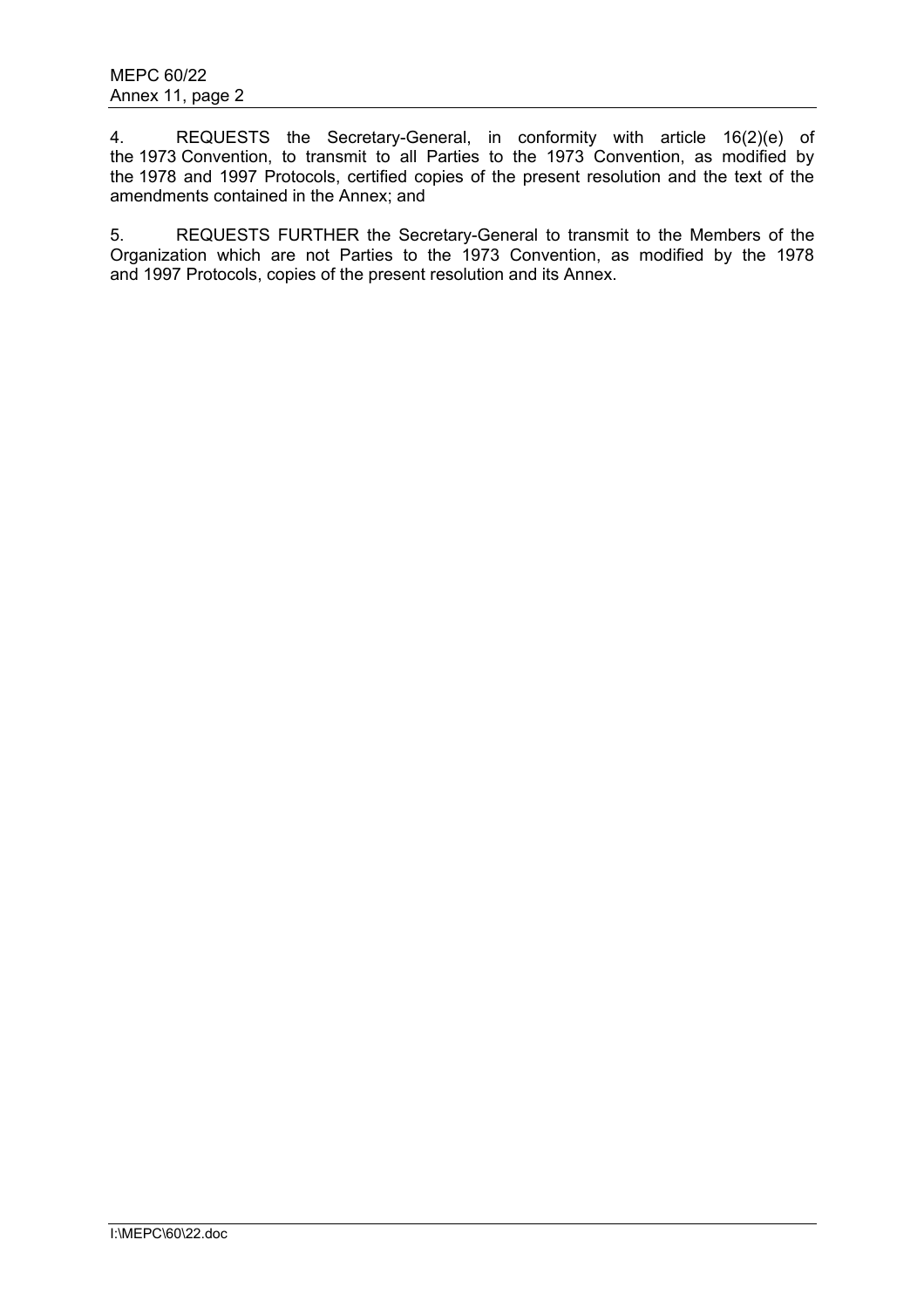## ANNEX

# **AMENDMENTS TO REGULATIONS 13, 14 AND NEW APPENDIX VII OF THE REVISED MARPOL ANNEX VI**

- 1 Paragraph 6 of regulation 13 is amended as follows:
	- "6 For the purposes of this regulation, emission control areas shall be:
		- .1 the North American area, which means the area described by the coordinates provided in appendix VII to this Annex; and
		- .2 any other sea area, including any port area, designated by the Organization in accordance with the criteria and procedures set forth in appendix III to this Annex."
- 2 Paragraph 3 of regulation 14 is replaced by the following:
	- "3 For the purpose of this regulation, emission control areas shall include:
		- .1 the Baltic Sea area as defined in regulation 1.11.2 of Annex I and the North Sea as defined in regulation 5(1)(f) of Annex V;
		- .2 the North American area as described by the coordinates provided in appendix VII to this Annex; and
		- .3 any other sea area, including any port area, designated by the Organization in accordance with the criteria and procedures set forth in appendix III to this Annex."
- 3 New appendix VII is added as follows:

#### "*Appendix VII*

### **North American Emission Control Area (Regulation 13.6 and regulation 14.3)**

The North American area comprises:

.1 the sea area located off the Pacific coasts of the United States and Canada, enclosed by geodesic lines connecting the following coordinates:

| <b>POINT</b> | <b>LATITUDE</b> | <b>LONGITUDE</b>         |
|--------------|-----------------|--------------------------|
|              | 32° 32' 10" N.  | 117° 06' 11" W.          |
| 2            | 32° 32' 04" N.  | 117° 07' 29" W.          |
| 3            | 32° 31' 39" N.  | 117° 14' 20" W.          |
| 4            | 32° 33' 13" N.  | 117° 15' 50" W.          |
| 5            | 32° 34' 21" N.  | $117^{\circ}$ 22' 01" W. |
| 6            | 32° 35' 23" N.  | 117° 27' 53" W.          |
|              | 32° 37' 38" N.  | 117° 49' 34" W.          |
| 8            | 31° 07' 59" N.  | 118° 36' 21" W.          |
| 9            | 30° 33' 25" N.  | 121° 47' 29" W.          |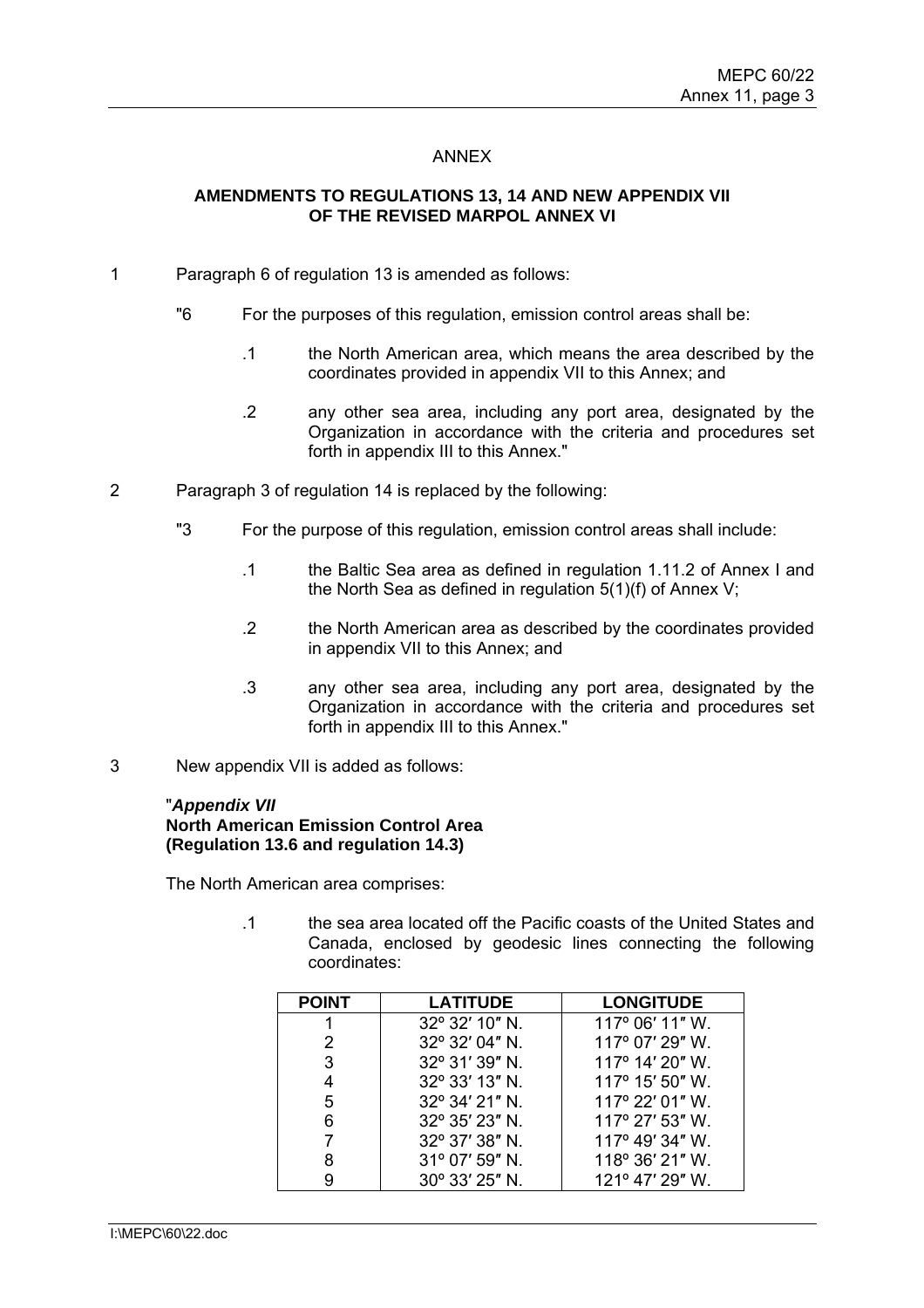| <b>POINT</b> | <b>LATITUDE</b> | <b>LONGITUDE</b>                    |
|--------------|-----------------|-------------------------------------|
| 10           | 31° 46' 11" N.  | $\overline{12}3^{\circ}$ 17' 22" W. |
| 11           | 32° 21' 58" N.  | 123° 50' 44" W.                     |
| 12           | 32° 56' 39" N.  | 124° 11' 47" W.                     |
| 13           | 33° 40' 12" N.  | 124° 27' 15" W.                     |
| 14           | 34° 31' 28" N.  | 125° 16' 52" W.                     |
| 15           | 35° 14' 38" N.  | 125° 43' 23" W.                     |
| 16           | 35° 43' 60" N.  | 126° 18' 53" W.                     |
| 17           | 36° 16' 25" N.  | 126° 45' 30" W.                     |
| 18           | 37° 01' 35" N.  | 127° 07' 18" W.                     |
| 19           | 37° 45' 39" N.  | 127° 38' 02" W.                     |
| 20           | 38° 25' 08" N.  | 127° 52' 60" W.                     |
| 21           | 39° 25' 05" N.  | 128° 31' 23" W.                     |
| 22           | 40° 18' 47" N.  | 128° 45' 46" W.                     |
| 23           | 41° 13' 39" N.  | 128° 40' 22" W.                     |
| 24           | 42° 12' 49" N.  | 129° 00' 38" W.                     |
| 25           | 42° 47' 34" N.  | 129° 05' 42" W.                     |
| 26           | 43° 26' 22" N.  | 129° 01' 26" W.                     |
| 27           | 44° 24' 43" N.  | 128° 41' 23" W.                     |
| 28           | 45° 30' 43" N.  | 128° 40' 02" W.                     |
| 29           | 46° 11' 01" N.  | 128° 49' 01" W.                     |
| 30           | 46° 33' 55" N.  | 129° 04' 29" W.                     |
| 31           | 47° 39' 55" N.  | 131° 15' 41" W.                     |
| 32           | 48° 32' 32" N.  | 132° 41' 00" W.                     |
| 33           | 48° 57' 47" N.  | 133° 14' 47" W.                     |
| 34           | 49° 22' 39" N.  | 134° 15' 51" W.                     |
| 35           | 50° 01' 52" N.  | 135° 19' 01" W.                     |
| 36           | 51° 03' 18" N.  | 136° 45' 45" W.                     |
| 37           | 51° 54' 04" N.  | 137° 41' 54" W.                     |
| 38           | 52° 45' 12" N.  | 138° 20' 14" W.                     |
| 39           | 53° 29' 20" N.  | 138° 40' 36" W.                     |
| 40           | 53° 40' 39" N.  | 138° 48' 53" W.                     |
| 41           | 54° 13' 45" N.  | 139° 32' 38" W.                     |
| 42           | 54° 39' 25" N.  | 139° 56' 19" W.                     |
| 43           | 55° 20' 18" N.  | 140° 55' 45" W.                     |
| 44           | 56° 07' 12" N.  | 141° 36' 18" W.                     |
| 45           | 56° 28' 32" N.  | 142° 17' 19" W.                     |
| 46           | 56° 37' 19" N.  | 142° 48' 57" W.                     |
| 47           | 58° 51' 04" N.  | 153° 15' 03" W.                     |

.2 the sea areas located off the Atlantic coasts of the United States, Canada, and France (Saint-Pierre-et-Miquelon) and the Gulf of Mexico coast of the United States enclosed by geodesic lines connecting the following coordinates:

| <b>POINT</b> | <b>LATITUDE</b> | <b>LONGITUDE</b> |
|--------------|-----------------|------------------|
|              | 60° 00' 00" N.  | 64° 09' 36" W.   |
| 2            | 60° 00' 00" N.  | 56° 43' 00" W.   |
| 3            | 58° 54' 01" N.  | 55° 38' 05" W.   |
| 4            | 57° 50' 52" N.  | 55° 03' 47" W.   |
| 5            | 57° 35' 13" N.  | 54° 00' 59" W.   |
| 6            | 57° 14' 20" N.  | 53° 07' 58" W.   |
|              | 56° 48' 09" N.  | 52° 23' 29" W.   |
| R            | 56° 18' 13" N.  | 51° 49' 42" W.   |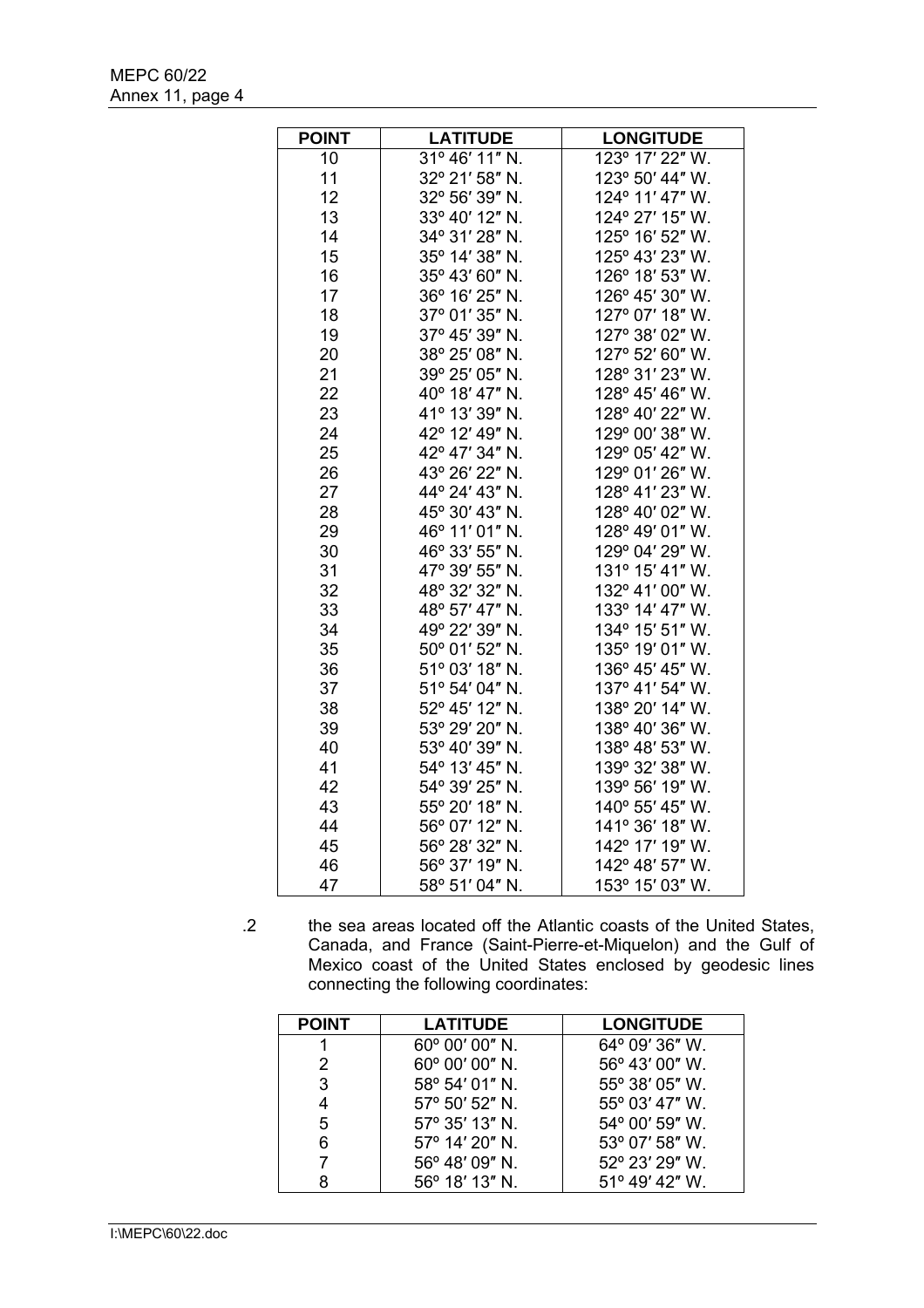| <b>POINT</b> | <b>LATITUDE</b> | <b>LONGITUDE</b> |
|--------------|-----------------|------------------|
| 9            | 54° 23' 21" N.  | 50° 17' 44" W.   |
| 10           | 53° 44' 54" N.  | 50° 07' 17" W.   |
| 11           | 53° 04' 59" N.  | 50° 10' 05" W.   |
| 12           | 52° 20' 06" N.  | 49° 57' 09" W.   |
| 13           | 51° 34' 20" N.  | 48° 52' 45" W.   |
| 14           | 50° 40' 15" N.  | 48° 16' 04" W.   |
| 15           | 50° 02' 28" N.  | 48° 07' 03" W.   |
| 16           | 49° 24' 03" N.  | 48° 09' 35" W.   |
| 17           | 48° 39' 22" N.  | 47° 55' 17" W.   |
| 18           | 47° 24' 25" N.  | 47° 46' 56" W.   |
| 19           | 46° 35' 12" N.  | 48° 00' 54" W.   |
| 20           | 45° 19' 45" N.  | 48° 43' 28" W.   |
| 21           | 44° 43' 38" N.  | 49° 16' 50" W.   |
| 22           | 44° 16' 38" N.  | 49° 51' 23" W.   |
| 23           | 43° 53' 15" N.  | 50° 34' 01" W.   |
| 24           | 43° 36' 06" N.  | 51° 20' 41" W.   |
| 25           | 43° 23' 59" N.  | 52° 17' 22" W.   |
| 26           | 43° 19' 50" N.  | 53° 20' 13" W.   |
| 27           | 43° 21' 14" N.  | 54° 09' 20" W.   |
| 28           | 43° 29' 41" N.  | 55° 07' 41" W.   |
| 29           | 42° 40' 12" N.  | 55° 31' 44" W.   |
| 30           | 41° 58' 19" N.  | 56° 09' 34" W.   |
|              | 41° 20' 21" N.  |                  |
| 31<br>32     | 40° 55' 34" N.  | 57° 05' 13" W.   |
|              |                 | 58° 02' 55" W.   |
| 33           | 40° 41' 38" N.  | 59° 05' 18" W.   |
| 34           | 40° 38' 33" N.  | 60° 12' 20" W.   |
| 35           | 40° 45' 46" N.  | 61° 14' 03" W.   |
| 36           | 41° 04' 52" N.  | 62° 17' 49" W.   |
| 37           | 40° 36' 55" N.  | 63° 10' 49" W.   |
| 38           | 40° 17' 32" N.  | 64° 08' 37" W.   |
| 39           | 40° 07' 46" N.  | 64° 59' 31" W.   |
| 40           | 40° 05' 44" N.  | 65° 53' 07" W.   |
| 41           | 39° 58' 05" N.  | 65° 59' 51" W.   |
| 42           | 39° 28' 24" N.  | 66° 21′ 14″ W.   |
| 43           | 39° 01' 54" N.  | 66° 48' 33" W.   |
| 44           | 38° 39' 16" N.  | 67° 20' 59" W.   |
| 45           | 38° 19' 20" N.  | 68° 02' 01" W.   |
| 46           | 38° 05' 29" N.  | 68° 46' 55" W.   |
| 47           | 37° 58' 14" N.  | 69° 34' 07" W.   |
| 48           | 37° 57' 47" N.  | 70° 24' 09" W.   |
| 49           | 37° 52' 46" N.  | 70° 37' 50" W.   |
| 50           | 37° 18' 37" N.  | 71° 08' 33" W.   |
| 51           | 36° 32' 25" N.  | 71° 33' 59" W.   |
| 52           | 35° 34' 58" N.  | 71° 26' 02" W.   |
| 53           | 34° 33' 10" N.  | 71° 37' 04" W.   |
| 54           | 33° 54' 49" N.  | 71° 52' 35" W.   |
| 55           | 33° 19' 23" N.  | 72° 17' 12" W.   |
| 56           | 32° 45' 31" N.  | 72° 54' 05" W.   |
| 57           | 31° 55' 13" N.  | 74° 12' 02" W.   |
| 58           | 31° 27' 14" N.  | 75° 15' 20" W.   |
| 59           | 31° 03' 16" N.  | 75° 51' 18" W.   |
| 60           | 30° 45' 42" N.  | 76° 31' 38" W.   |
| 61           | 30° 12' 48" N.  | 77° 18' 29" W.   |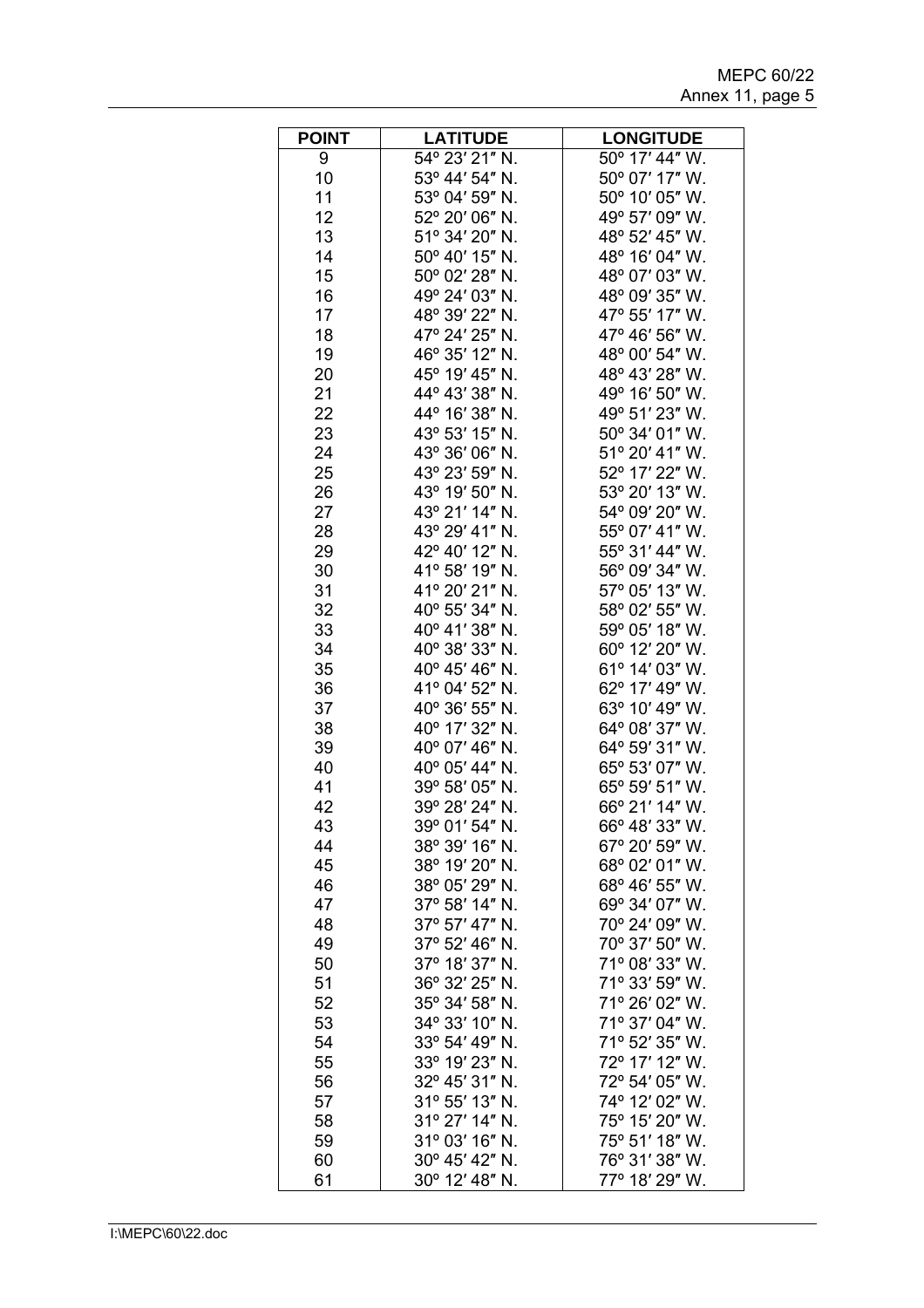| <b>POINT</b> | <b>LATITUDE</b> | <b>LONGITUDE</b> |
|--------------|-----------------|------------------|
| 62           | 29° 25' 17" N.  | 76° 56' 42" W.   |
| 63           | 28° 36' 59" N.  | 76° 47' 60" W.   |
| 64           | 28° 17' 13" N.  | 76° 40' 10" W.   |
| 65           | 28° 17' 12" N.  | 79° 11' 23" W.   |
| 66           | 27° 52' 56" N.  | 79° 28' 35" W.   |
| 67           | 27° 26' 01" N.  | 79° 31' 38" W.   |
| 68           | 27° 16' 13" N.  | 79° 34' 18" W.   |
| 69           | 27° 11' 54" N.  | 79° 34' 56" W.   |
| 70           | 27° 05' 59" N.  | 79° 35' 19" W.   |
| 71           | 27° 00' 28" N.  | 79° 35' 17" W.   |
| 72           | 26° 55' 16" N.  | 79° 34' 39" W.   |
| 73           | 26° 53' 58" N.  | 79° 34' 27" W.   |
| 74           | 26° 45' 46" N.  | 79° 32' 41" W.   |
| 75           | 26° 44' 30" N.  | 79° 32' 23" W.   |
| 76           | 26° 43' 40" N.  | 79° 32' 20" W.   |
| 77           | 26° 41' 12" N.  | 79° 32' 01" W.   |
| 78           | 26° 38' 13" N.  | 79° 31' 32" W.   |
|              |                 |                  |
| 79           | 26° 36' 30" N.  | 79° 31' 06" W.   |
| 80           | 26° 35' 21" N.  | 79° 30' 50" W.   |
| 81           | 26° 34' 51" N.  | 79° 30' 46" W.   |
| 82           | 26° 34' 11" N.  | 79° 30' 38" W.   |
| 83           | 26° 31' 12" N.  | 79° 30' 15" W.   |
| 84           | 26° 29' 05" N.  | 79° 29' 53" W.   |
| 85           | 26° 25' 31" N.  | 79° 29' 58" W.   |
| 86           | 26° 23' 29" N.  | 79° 29' 55" W.   |
| 87           | 26° 23' 21" N.  | 79° 29' 54" W.   |
| 88           | 26° 18' 57" N.  | 79° 31' 55" W.   |
| 89           | 26° 15' 26" N.  | 79° 33' 17" W.   |
| 90           | 26° 15' 13" N.  | 79° 33' 23" W.   |
| 91           | 26° 08' 09" N.  | 79° 35' 53" W.   |
| 92           | 26° 07' 47" N.  | 79° 36' 09" W.   |
| 93           | 26° 06' 59" N.  | 79° 36' 35" W.   |
| 94           | 26° 02' 52" N.  | 79° 38' 22" W.   |
| 95           | 25° 59′ 30″ N.  | 79° 40′ 03″ W.   |
| 96           | 25° 59' 16" N.  | 79° 40' 08" W.   |
| 97           | 25° 57' 48" N.  | 79° 40' 38" W.   |
| 98           | 25° 56' 18" N.  | 79° 41' 06" W.   |
| 99           | 25° 54' 04" N.  | 79° 41' 38" W.   |
| 100          | 25° 53' 24" N.  | 79° 41' 46" W.   |
| 101          | 25° 51' 54" N.  | 79° 41' 59" W.   |
| 102          | 25° 49' 33" N.  | 79° 42' 16" W.   |
| 103          | 25° 48' 24" N.  | 79° 42' 23" W.   |
| 104          | 25° 48' 20" N.  | 79° 42' 24" W.   |
| 105          | 25° 46' 26" N.  | 79° 42' 44" W.   |
| 106          | 25° 46' 16" N.  | 79° 42' 45" W.   |
| 107          | 25° 43' 40" N.  | 79° 42' 59" W.   |
| 108          | 25° 42' 31" N.  | 79° 42' 48" W.   |
| 109          | 25° 40' 37" N.  | 79° 42' 27" W.   |
| 110          | 25° 37' 24" N.  | 79° 42' 27" W.   |
| 111          | 25° 37' 08" N.  | 79° 42' 27" W.   |
| 112          | 25° 31' 03" N.  | 79° 42' 12" W.   |
| 113          | 25° 27' 59" N.  | 79° 42' 11" W.   |
| 114          | 25° 24' 04" N.  | 79° 42' 12" W.   |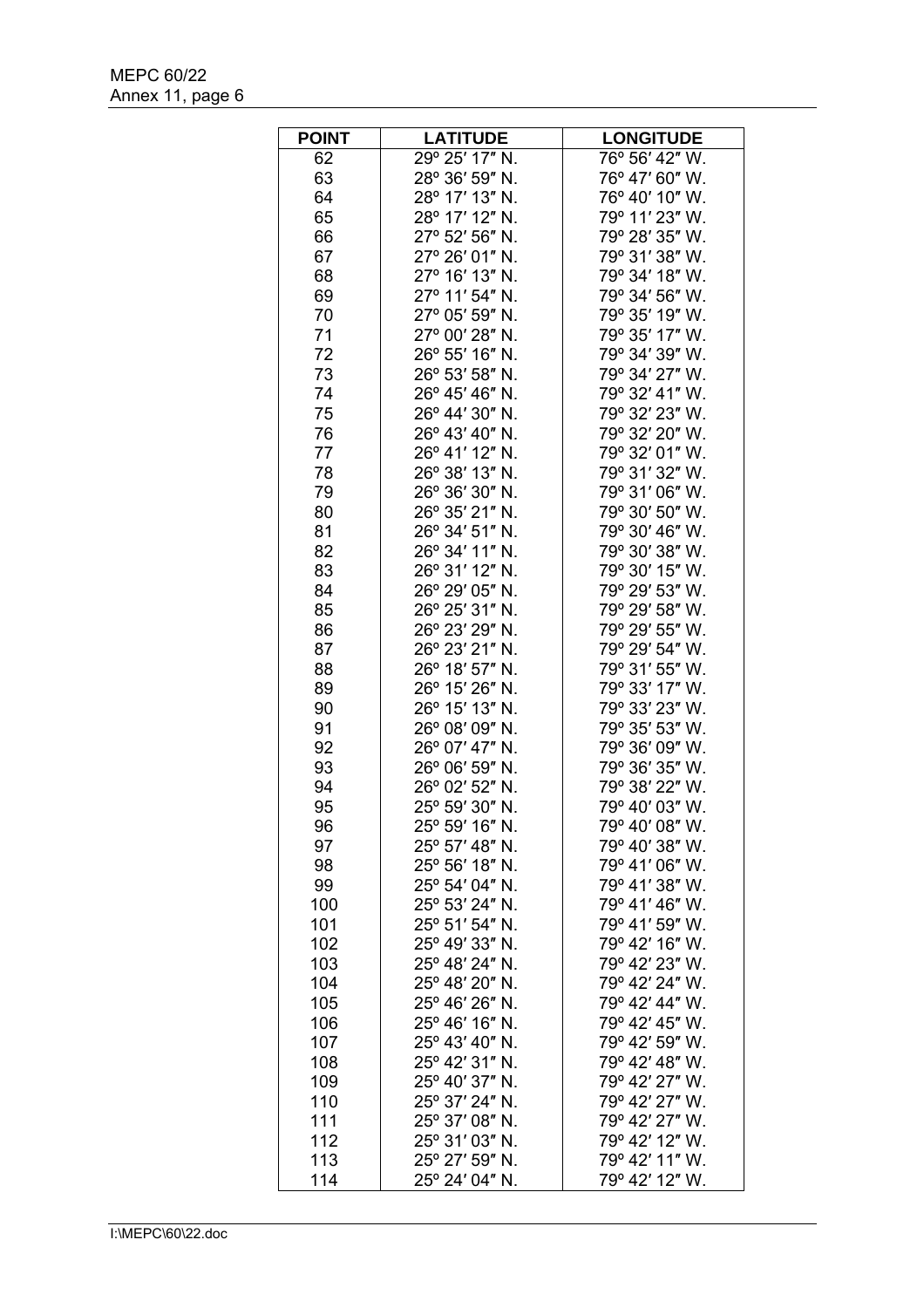| <b>POINT</b> | <b>LATITUDE</b>                  | <b>LONGITUDE</b>                 |
|--------------|----------------------------------|----------------------------------|
| 115          | 25° 22' 21" N.                   | 79° 42' 20" W.                   |
| 116          | 25° 21' 29" N.                   | 79° 42' 08" W.                   |
| 117          | 25° 16' 52" N.                   | 79° 41' 24" W.                   |
| 118          | 25° 15' 57" N.                   | 79° 41' 31" W.                   |
| 119          | 25° 10′ 39″ N.                   | 79° 41' 31" W.                   |
| 120          | 25° 09' 51" N.                   | 79° 41' 36" W.                   |
| 121          | 25° 09' 03" N.                   | 79° 41' 45" W.                   |
| 122          | 25° 03' 55" N.                   | 79° 42' 29" W.                   |
| 123          | 25° 02' 60" N.                   | 79° 42' 56" W.                   |
| 124          | 25° 00' 30" N.                   | 79° 44' 05" W.                   |
| 125          | 24° 59' 03" N.                   | 79° 44' 48" W.                   |
| 126          | 24° 55' 28" N.                   | 79° 45' 57" W.                   |
| 127          | 24° 44' 18" N.                   | 79° 49' 24" W.                   |
| 128          | 24° 43' 04" N.                   | 79° 49' 38" W.                   |
| 129          | 24° 42' 36" N.                   | 79° 50' 50" W.                   |
| 130          | 24° 41' 47" N.                   | 79° 52' 57" W.                   |
| 131          | 24° 38' 32" N.                   | 79° 59' 58" W.                   |
| 132          | 24° 36' 27" N.                   | 80° 03' 51" W.                   |
| 133          | 24° 33' 18" N.                   | 80° 12' 43" W.                   |
| 134          | 24° 33' 05" N.                   | 80° 13' 21" W.                   |
| 135          | 24° 32' 13" N.                   | 80° 15' 16" W.                   |
| 136          | 24° 31' 27" N.                   | 80° 16' 55" W.                   |
| 137          | 24° 30' 57" N.                   | 80° 17' 47" W.                   |
| 138          | 24° 30' 14" N.                   | 80° 19' 21" W.                   |
| 139          | 24° 30' 06" N.                   | 80° 19' 44" W.                   |
| 140          | 24° 29' 38" N.                   | 80° 21' 05" W.                   |
| 141          | 24° 28' 18" N.                   | 80° 24' 35" W.                   |
| 142          | 24° 28' 06" N.                   | 80° 25' 10" W.                   |
| 143          | 24° 27' 23" N.                   | 80° 27' 20" W.                   |
| 144          | 24° 26' 30" N.                   | 80° 29' 30" W.                   |
| 145          | 24° 25' 07" N.                   | 80° 32' 22" W.                   |
| 146          | 24° 23' 30" N.                   | 80° 36' 09" W.                   |
| 147          | 24° 22' 33" N.                   | 80° 38' 56" W.                   |
| 148          | 24° 22' 07" N.                   | 80° 39' 51" W.                   |
| 149          | 24° 19' 31" N.                   | 80° 45' 21" W.                   |
| 150          | 24° 19' 16" N.                   | 80° 45' 47" W.                   |
| 151          | 24° 18' 38" N.                   | 80° 46' 49" W.                   |
| 152          | 24° 18' 35" N.                   | 80° 46' 54" W.                   |
| 153          | 24° 09' 51" N.                   | 80° 59' 47" W.                   |
| 154          | 24° 09' 48" N.                   | 80° 59' 51" W.                   |
| 155          | 24° 08' 58" N.                   | 81° 01' 07" W.                   |
| 156<br>157   | 24° 08' 30" N.<br>24° 08' 26" N. | 81° 01' 51" W.<br>81° 01' 57" W. |
| 158          | 24° 07' 28" N.                   | 81° 03' 06" W.                   |
| 159          | 24° 02' 20" N.                   | 81° 09' 05" W.                   |
| 160          | 23° 59' 60" N.                   | 81° 11' 16" W.                   |
| 161          | 23° 55' 32" N.                   | 81° 12' 55" W.                   |
| 162          | 23° 53' 52" N.                   | 81° 19' 43" W.                   |
| 163          | 23° 50' 52" N.                   | 81° 29' 59" W.                   |
| 164          | 23° 50' 02" N.                   | 81° 39' 59" W.                   |
| 165          | 23° 49′ 05″ N.                   | 81° 49' 59" W.                   |
| 166          | 23° 49' 05" N.                   | 82° 00' 11" W.                   |
| 167          | 23° 49' 42" N.                   | 82° 09' 59" W.                   |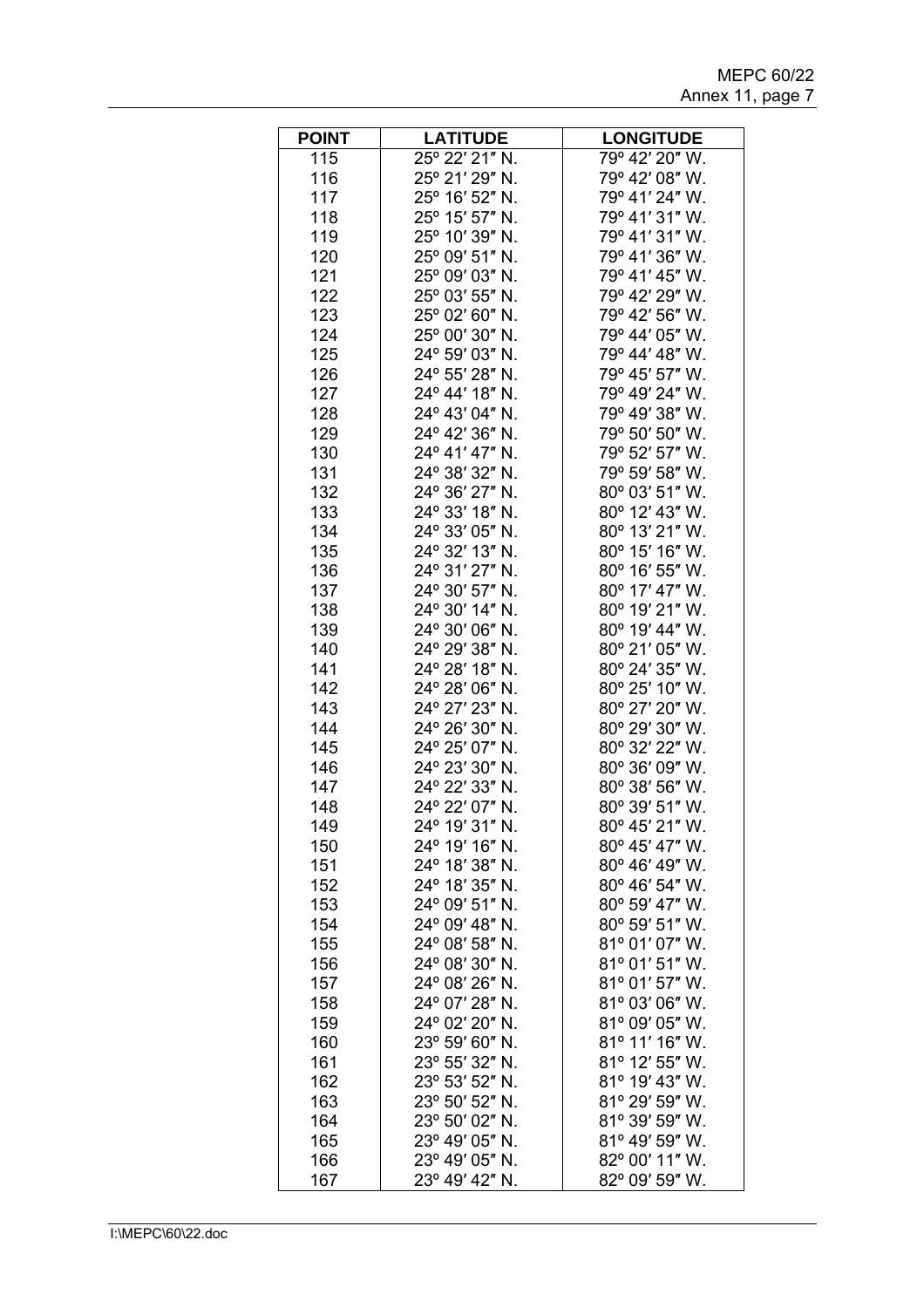| <b>POINT</b> | <b>LATITUDE</b> | <b>LONGITUDE</b>        |
|--------------|-----------------|-------------------------|
| 168          | 23° 51' 14" N.  | $82^{\circ}$ 24' 59" W. |
| 169          | 23° 51' 14" N.  | 82° 39' 59" W.          |
| 170          | 23° 49' 42" N.  | 82° 48' 53" W.          |
| 171          | 23° 49' 32" N.  | 82° 51' 11" W.          |
| 172          | 23° 49' 24" N.  | 82° 59' 59" W.          |
| 173          | 23° 49' 52" N.  | 83° 14' 59" W.          |
| 174          | 23° 51' 22" N.  | 83° 25' 49" W.          |
| 175          | 23° 52' 27" N.  | 83° 33' 01" W.          |
| 176          | 23° 54' 04" N.  | 83° 41' 35" W.          |
| 177          | 23° 55' 47" N.  | 83° 48' 11" W.          |
| 178          | 23° 58' 38" N.  | 83° 59' 59" W.          |
| 179          | 24° 09' 37" N.  | 84° 29' 27" W.          |
| 180          | 24° 13' 20" N.  | 84° 38' 39" W.          |
| 181          | 24° 16' 41" N.  | 84° 46' 07" W.          |
| 182          | 24° 23' 30" N.  | 84° 59' 59" W.          |
| 183          | 24° 26' 37" N.  | 85° 06' 19" W.          |
| 184          | 24° 38' 57" N.  | 85° 31' 54" W.          |
| 185          | 24° 44' 17" N.  | 85° 43' 11" W.          |
| 186          | 24° 53' 57" N.  | 85° 59' 59" W.          |
| 187          | 25° 10' 44" N.  | 86° 30' 07" W.          |
| 188          | 25° 43' 15" N.  | 86° 21' 14" W.          |
| 189          | 26° 13' 13" N.  | 86° 06' 45" W.          |
| 190          | 26° 27' 22" N.  | 86° 13' 15" W.          |
| 191          | 26° 33' 46" N.  | 86° 37' 07" W.          |
| 192          | 26° 01' 24" N.  | 87° 29' 35" W.          |
| 193          | 25° 42' 25" N.  | 88° 33' 00" W.          |
| 194          | 25° 46' 54" N.  | 90° 29' 41" W.          |
| 195          | 25° 44' 39" N.  | 90° 47' 05" W.          |
| 196          | 25° 51' 43" N.  | 91° 52' 50" W.          |
| 197          | 26° 17' 44" N.  | 93° 03' 59" W.          |
| 198          | 25° 59' 55" N.  | 93° 33' 52" W.          |
| 199          | 26° 00' 32" N.  | 95° 39' 27" W.          |
| 200          | 26° 00' 33" N.  | 96° 48' 30" W.          |
| 201          | 25° 58' 32" N.  | 96° 55' 28" W.          |
| 202          | 25° 58' 15" N.  | 96° 58' 41" W.          |
| 203          | 25° 57' 58" N.  | 97° 01' 54" W.          |
| 204          | 25° 57' 41" N.  | 97° 05' 08" W.          |
| 205          | 25° 57' 24" N.  | 97° 08' 21" W.          |
| 206          | 25° 57' 24" N.  | 97° 08' 47" W.          |

.3 the sea area located off the coasts of the Hawaiian Islands of Hawai΄i, Maui, Oahu, Moloka΄i, Ni΄ihau, Kaua΄i, Lāna΄i, and Kaho΄olawe, enclosed by geodesic lines connecting the following coordinates:

| <b>POINT</b> | <b>LATITUDE</b>         | <b>LONGITUDE</b>         |
|--------------|-------------------------|--------------------------|
|              | $22^{\circ}$ 32' 54" N. | 153° 00' 33" W.          |
| 2            | $23^{\circ}$ 06' 05" N. | 153° 28' 36" W.          |
| 3            | 23° 32' 11" N.          | $154^{\circ}$ 02' 12" W. |
|              | 23° 51' 47" N.          | $154^{\circ}$ 36' 48" W. |
| 5            | $24^{\circ}$ 21' 49" N. | 155° 51' 13" W.          |
| 6            | $24^{\circ}$ 41' 47" N. | 156° 27' 27" W.          |
|              | $24^{\circ}$ 57' 33" N. | 157° 22' 17" W.          |